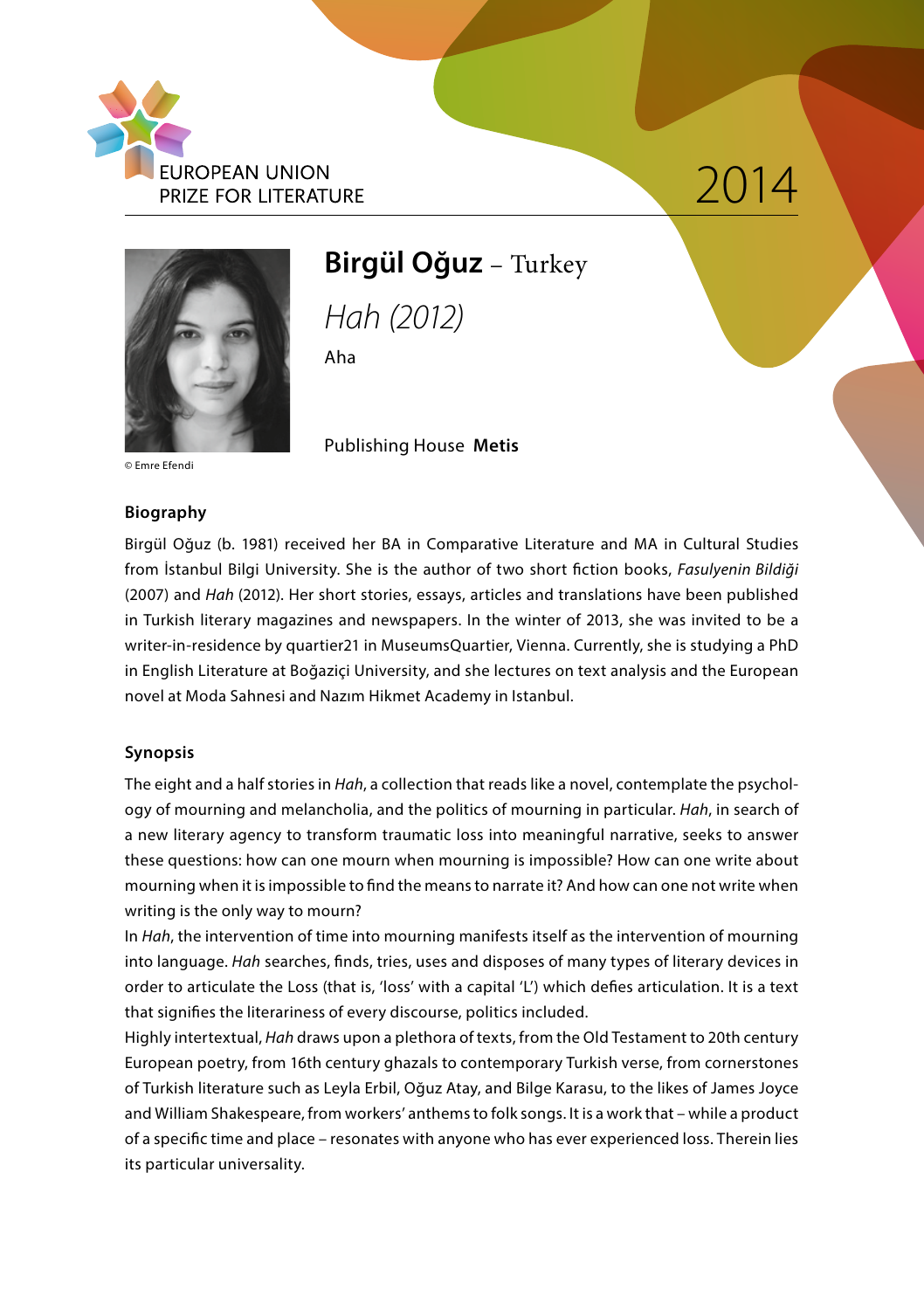## *Hah*  **Birgül Oğuz**

*Tuz Ruhun / "De" (ss.29-30)*

Ağırlığımı çay kaşığıyla ölçtüğüm günlerdi.

Dur duraksız yağan tebeşir tozu gözkapaklarımda birikip ağırlaşırdı. Eve dönerken hiç konuşmazdım. Günün ışığı eğrilip soldukça, beni dünyayla bir arada tutan dikiş tıkır tıkır çözülürdü. Bir yanım uyur, öbür yanım susardı.

Akşam kapıya dayandığında, tak tak, gözkapaklarımdaki tozu silkeleyip kim o? derdim. O zaman kapıdan baba girerdi. Dünyanın uğultusu girerdi. Kapkara ve kocaman türbinlerin uğultusu, asitli sıvıların fokurtusu, eğe ve çekicin sesi, yanmış yağ ve polyesterin kokusu girerdi. Ayaklarını sürüyerek girerdi. Tanıyarak büyürdüm. Sofraya tuzkarabiberekmek götürürdüm.

İcraatın İçinden programı başladığında, ha-ha, buğday taneleri uçuşurdu ekranda, sofradan patates yemeği geçerdi ve pilav ve turşu ve traktörler, (örtmene bok denmez kızım), dap dap dapdağınıktı her yan, ekmek kırıntıları, tuz, iplikler, boş makaralar, (ha Zebra ha Cebra, üzülme kızım), tabaklar boşalınca masadaki kırıntıları tek tek toplardık tek parmağımızın ucunda, göz göze gelemezdik çünkü doymanın utancı girerdi aramıza, (ama bir daha kendini duvara çiviletme, gerekirse devrime inkılâp de, tamam mı kızım?), sağcı kestanelerin göbekleriyse çoktan çatlamıştı işçi kanı içmekten ama güneşin zaptı yakındı, (dünyanın tuzu sensin, unutma), ama akın yoktu, benim gibi kıçı puntolu aksaklar vardı,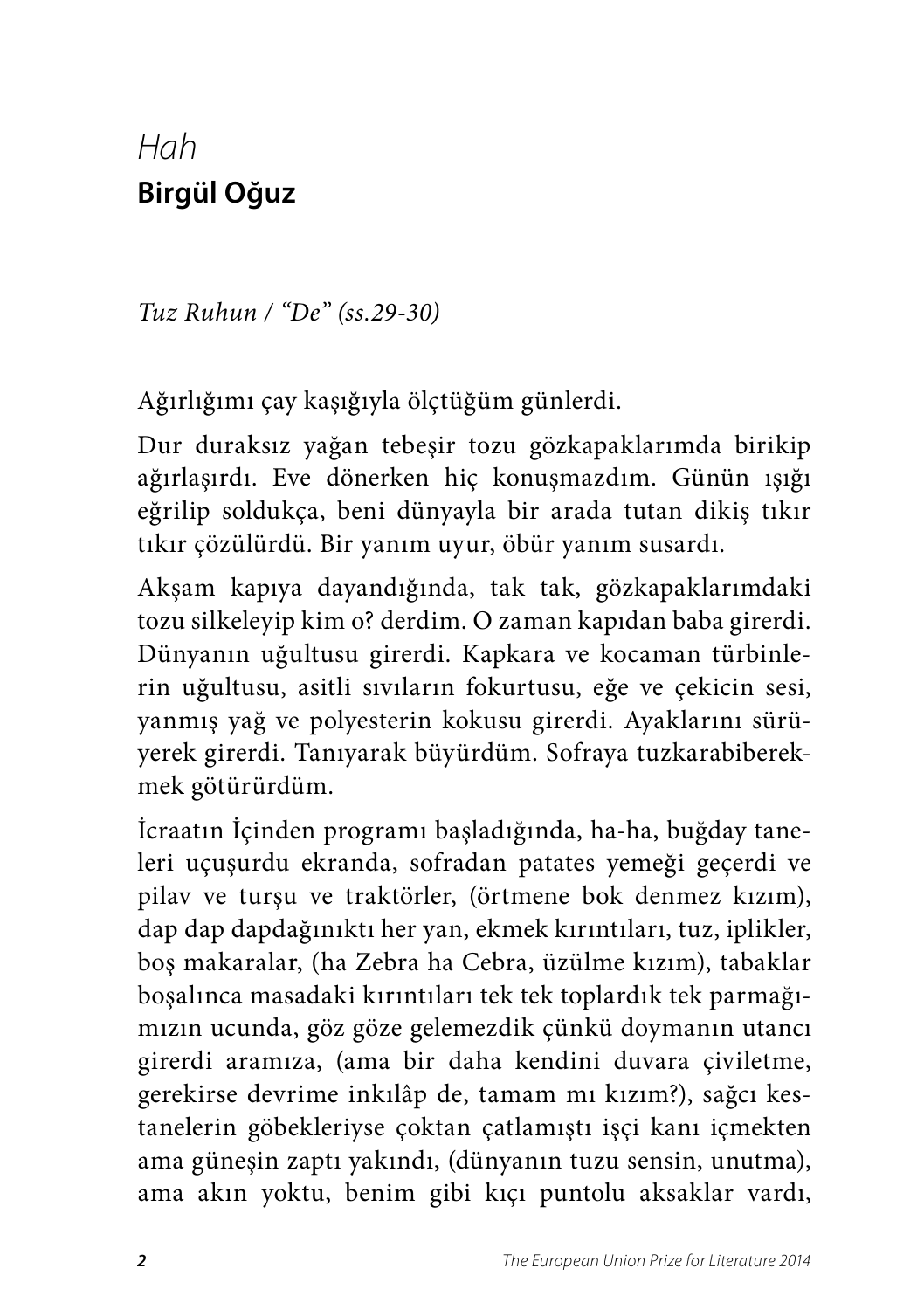**Birgül Oğuz**

anımsamanın gürültüsü ağırdı ve herkesi evine mıhlamıştı, buğday yağıyordu her yana, sanki kar yağıyordu ama, (anımsamak için unutmak gerek kızım, sen sakın unutma), böyle böyle, sofranın en ortasında birikiyordu üç parmak kadar, iki gözümüzün ikisine de birdi tuz ya da kar, saygıyla susup bekliyorduk ve çok geçmeden geliyordu Lenin, bir tuzluk kadardı boyu, (dünya ne yener ne yenik düşer kızım), hep devrimin seksen ikinci gününde geliyordu, düşe kalka dans ediyordu karın üstünde, neşeyle geçip gidiyordu soframızdan, sevinçten gözlerimiz doluyordu her seferinde, ama kederli bir şey vardı o ayak izlerinde, kederli ve ağır ve susuyorduk, (ve ölüm yalnızca ölüleri ilgilendirir), biz sustukça buğday taneleri havada dört dönüyordu, bir acılık vardı, buğdayda da buğdaya bakmakta da, (bu yüzden yetmişinde bile zeytin dikeceksin ve olduğundan güçlü görüneceksin), başımızı kaldıramıyorduk, başımız ağırdı, çünkü bilmek ağırdı, çünkü bir buğday tanesi bin buğday tanesi demekti, (ve üreteceksin ama unutma: Onlar senden ama senin değil), taneler havada dört dönüp duvara çarpıyordu, sallandı koca duvar, sallandı ve yıkıldı, uzaktı, ağırdı, sırtımız üşüdü, alnımız karıştı, (sen bendensin, cânımın şırası, ama benim değilsin), çay içiyorduk, derken körfezin sularına petrol mavi bir kum yağdı, kum değildi buğdaydı, sulara yağdı, haklıydık, haksız kıldı bizi, haklıydık, haksız kıldı bizi, haklıydık, haksız kıldı bizi.

Ve sofrada bir başıma kaldığımda kaşığın sapını masaya vurup "iyi değil," dedim, çünkü bir buğday tanesi kavuşup da toprağa yok olmazsa hiç –ama hiç- hiç iyi değildi ve sofradan tuzkarabiberekmek götürdüm.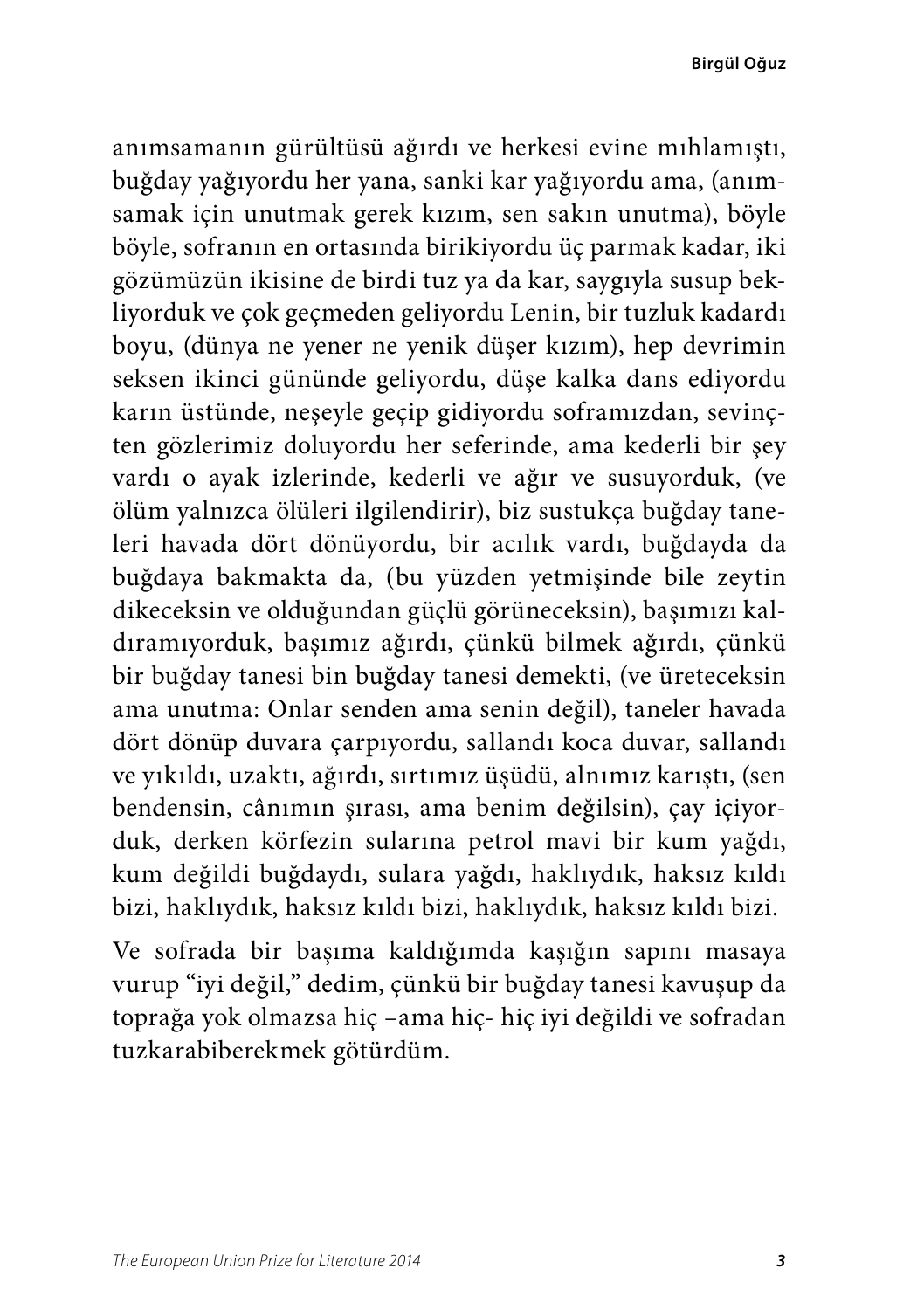## *Aha* **Birgül Oğuz**

*Translated from the Turkish by Amy Spangler*

*From 'Your Soul of Salt' (pp. 29-30)*

It was back in the days when I measured my weight by the teaspoon.

An incessant rain of chalk dust would weigh heavy on my eyelids. I never spoke on the way home. As the light of day bent, fading away, stitch by stitch the thread binding me to the world would come undone. One half of me would fall asleep, the other, silent.

At the knock-knock on the door in the evening, I would shake the dust from my eyelids and ask, "Who's there?" That's when father would enter. And with him, the drone of the world. And the drone of giant black turbines, the burble of acidic plaster, the noise of files and hammers, the smell of burnt oil and polyester, all of these would enter. He would enter, dragging his feet. I would grow up, knowing. I would take the saltpepperbread to the table.

When 'A Nation at Work' came on, ha-ha, right!, corns of wheat would fly across the screen, a potato dish would traverse the table and rice and pickles and tractors (you shouldn't call the teacher "shit" sweetheart), it was a massive mess all over, bread crumbs, salt, threads, empty spools (God very well could have spoken to "noses" rather than "Moses" sweetheart, don't be hard on yourself), when the plates were emptied we would gather the individual crumbs on the tips of our individual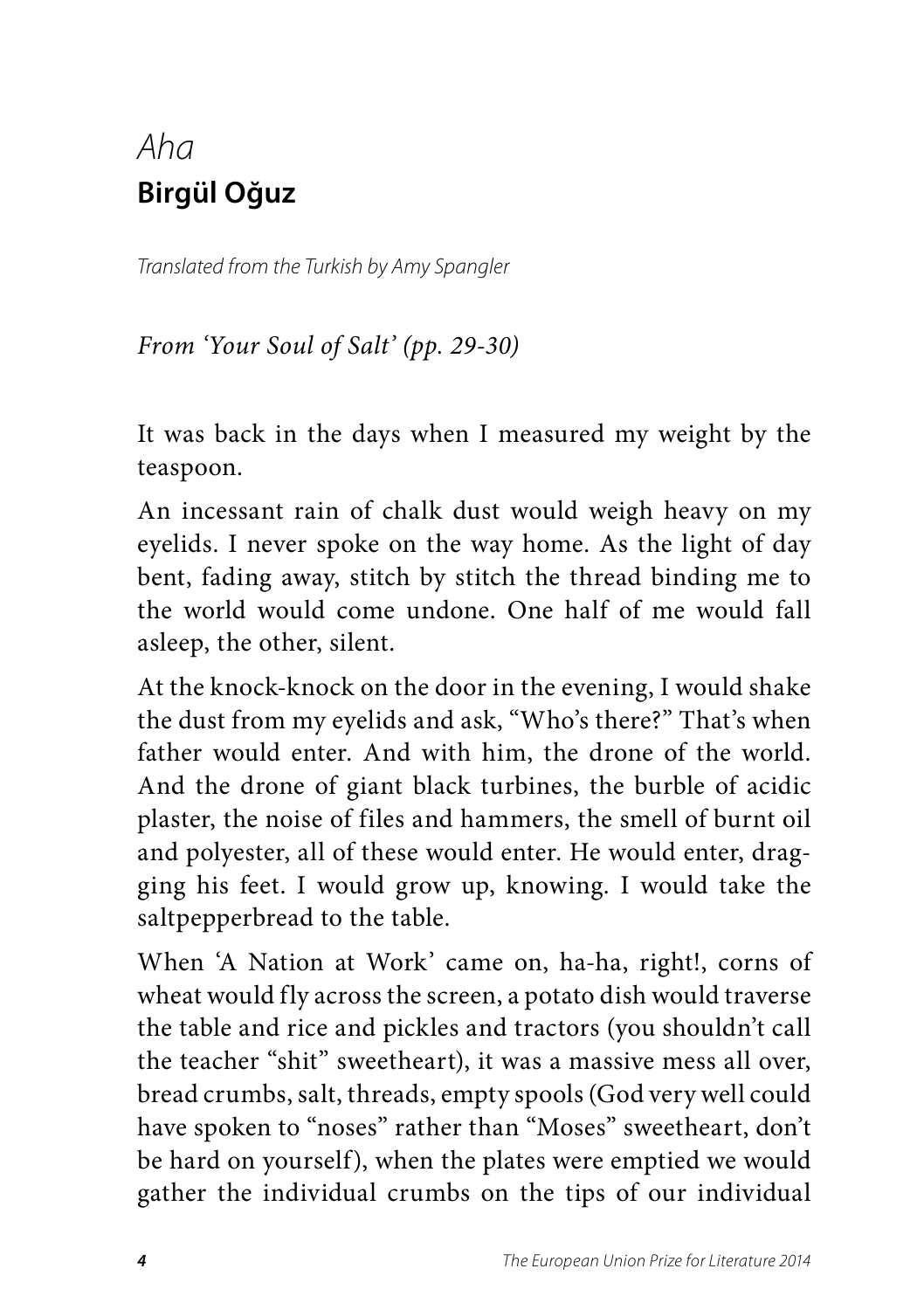**Birgül Oğuz**

fingers, we could not let our eyes meet because the shame of being full would come between us, (but don't let yourself get nailed to the wall like that again, okay, sweetheart, just keep the word proletariat to yourself), meanwhile the stomachs of right-wing chestnuts had already burst, having gorged themselves on the blood of workers, but the conquest of the sun was near, (you are the salt of the earth, don't forget that), but there was no surge, just the limping likes of me with headline fonts on their butt, the noise of remembering was thick and had glued everyone to their homes, wheat rained down, as if snow falling but (to remember you have to forget, sweetheart, whatever you do, never forget), falling and falling, piling up on the middle of the table, three fingers thick, salt and snow were one and the same to our eyes, we would wait in respectful silence and before long he would come, Lenin, no taller than a salt shaker, (the world neither defeats nor is defeated, sweetheart), he always came on the 82nd day of the revolution, dancing a jumbled dance on the snow, merrily making his way across the table, each time our eyes would swell up with joy, but there was something sad in those footprints, sad and heavy and we would grow silent, (and death only concerns the dead), as we remained silent the grains of salt would somersault through the air, there was a bitterness, to the wheat and to watching the wheat (and that's why, even at 70 you'll plant olive trees, and you'll appear stronger than you are), we couldn't raise our heads, our heads were heavy, because knowing was heavy, because a single corn of wheat meant a thousand corns of wheat, (and you shall produce but don't forget: though it be of you, it is not yours), the corns turned somersaults, crashing into the wall, the giant wall shook, it shook and it fell, it was distant, heavy, our backs grew cold, our foreheads creased, (you are of me, the milk of my soul,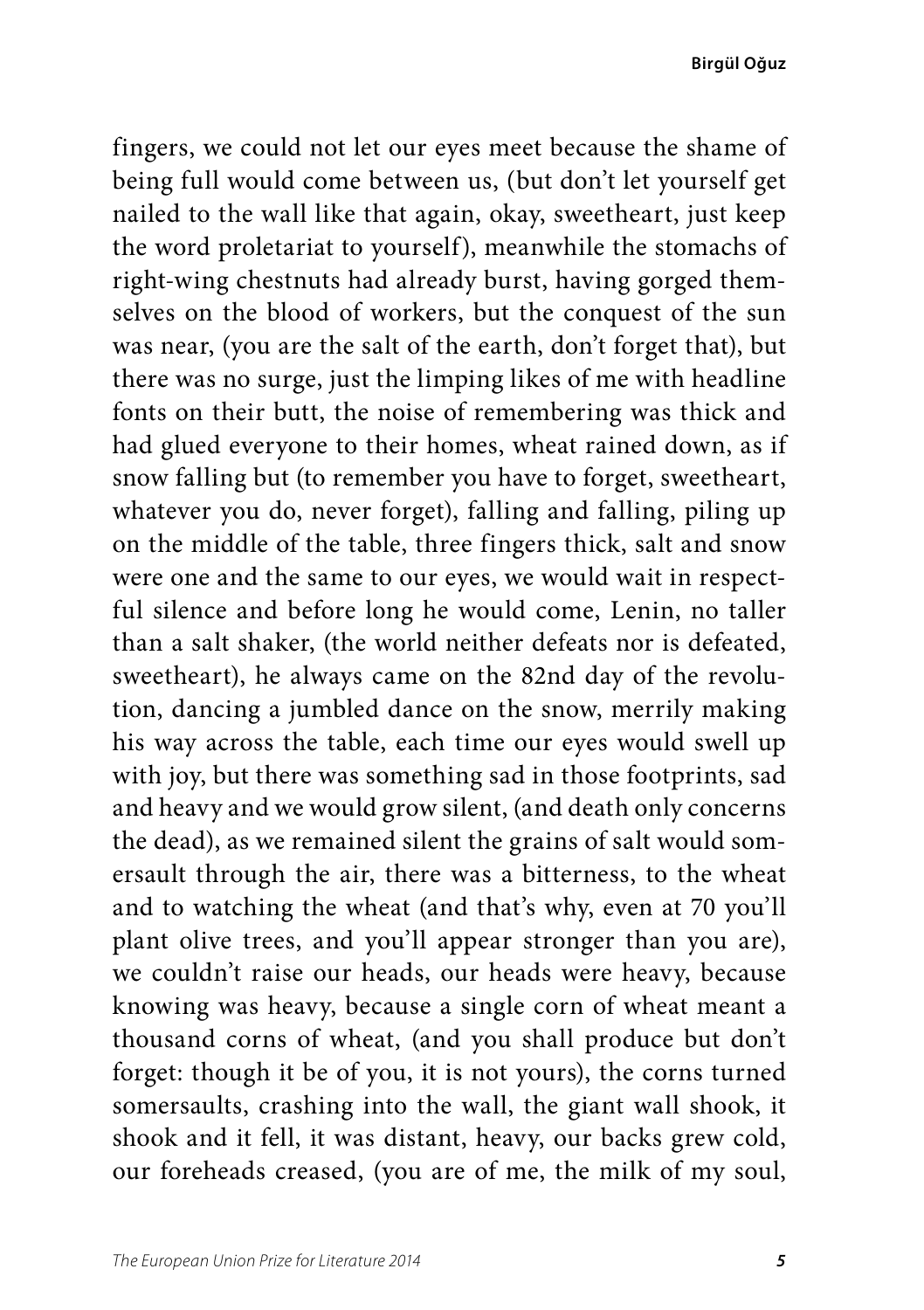but you are not mine), we were drinking tea, when an oil-blue sand rained down on the waters of the gulf, it wasn't sand but wheat, it rained down on the water, we were right, it made us wrong, we were right, it made us wrong, we were right, it made us wrong.

And when left alone, I slammed the stem of the spoon onto the table and said, "It's no good," – just no no no – no good and I took the saltpepperbread from the table.